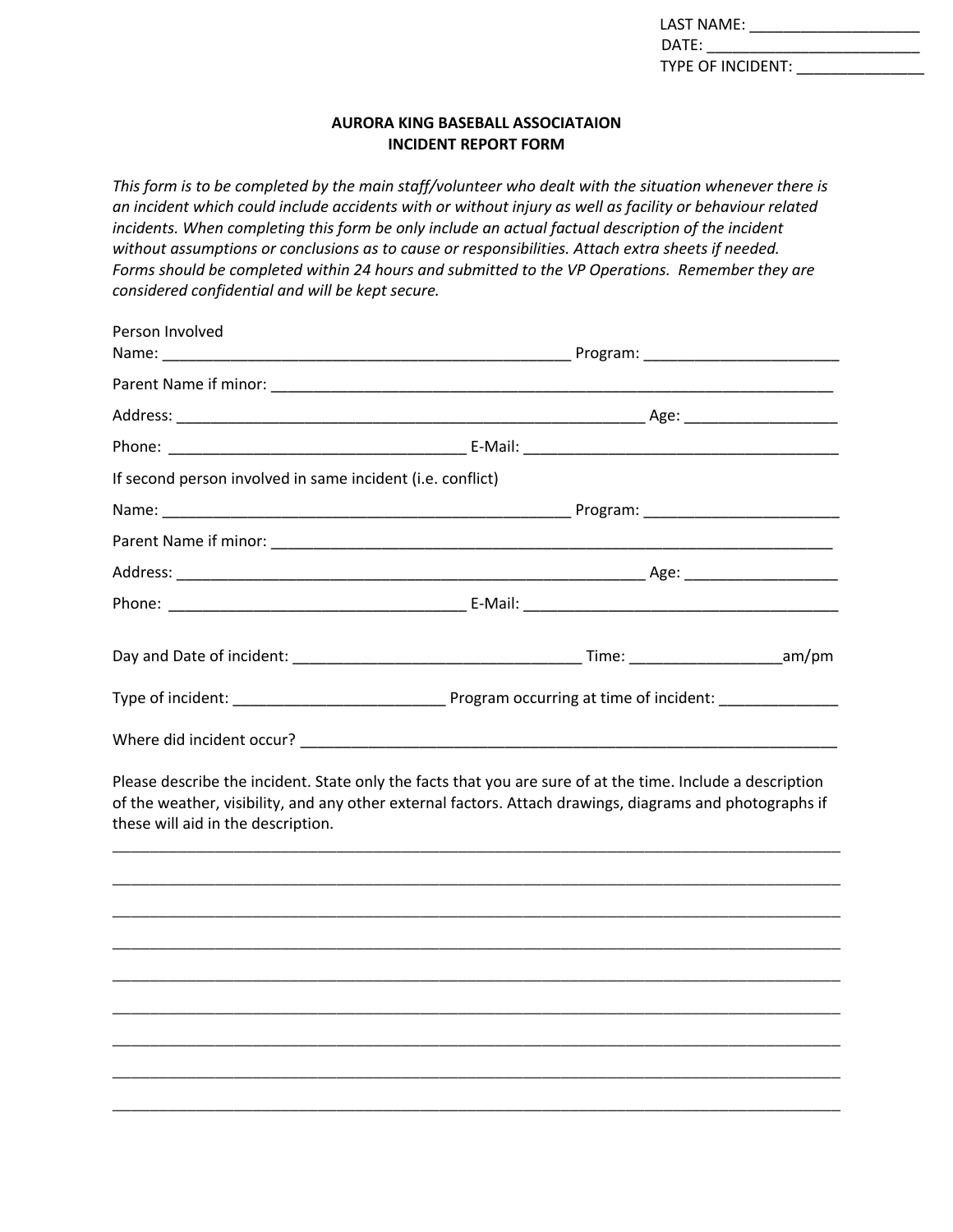What was done to assist or respond to incident and by whom?

| If medically related, was person advised to seek medical assessment: ______________________________                            |
|--------------------------------------------------------------------------------------------------------------------------------|
| Was 911 called?<br><b>THES</b><br>NO.                                                                                          |
|                                                                                                                                |
|                                                                                                                                |
| Other Information from EMS Agencies:                                                                                           |
|                                                                                                                                |
| <b>List witnesses</b><br>(If not members or participants please include address, use separate paper if needed for additional). |
|                                                                                                                                |
|                                                                                                                                |
|                                                                                                                                |
|                                                                                                                                |
|                                                                                                                                |
|                                                                                                                                |
|                                                                                                                                |